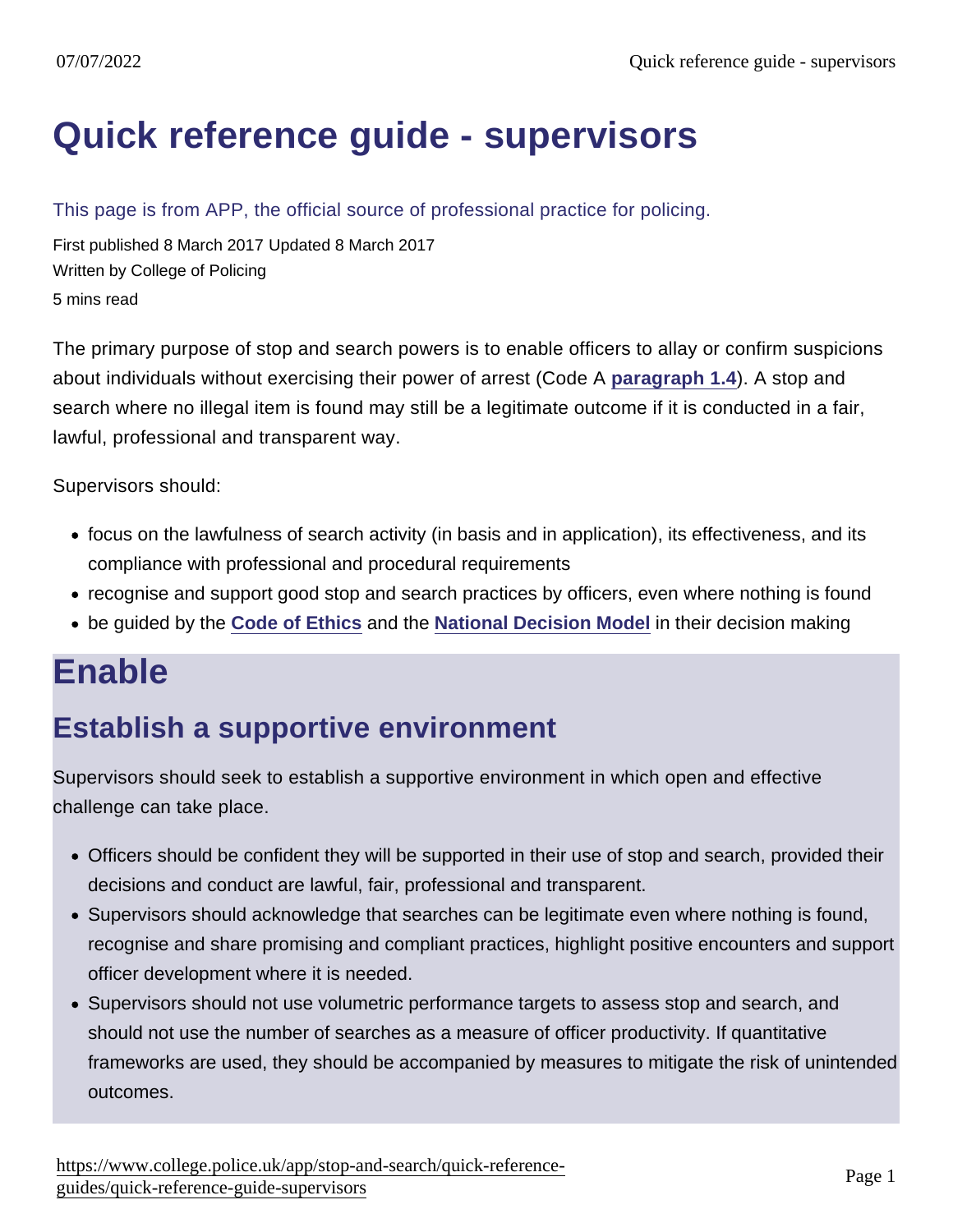#### Facilitate and support training

Supervising officers are responsible for ensuring that their officers complete stop and search training as required by force policy.

- They should allocate training time and monitor completion levels.
- They should ensure that officers' learning is kept up to date as appropriate, and that additional learning is undertaken where there is a development need.
- Supervisors should also consider what additional action may be required at a local level to support the training, in order to maximise its impact.

#### Encourage promising practice and highlight development needs

Supervisors should aim to use monitoring and more proactive supervision to:

- identify and encourage promising practices
- highlight development needs
- identify where additional or closer supervisory support may be required

## **Monitor**

Supervisors must monitor stop and search to ensure its use is appropriate, is lawful and complies fully with Code A. This should enable them to account for its use. The supervision of stop and search should not be viewed as a 'tick box exercise'. The nature, extent and frequency of this monitoring should be proportionate to local or force concerns.

#### Scrutinise stop and search records of all those supervised

Supervisors should scrutinise stop and search records to ensure:

- compliance with the recording requirements (is the record complete and are the grounds made out?)
- compliance, where applicable, with the BUSSS requirement to record whether or not anything was found, if it was linked to the reason for the stop and search, and the outcome of the stop and search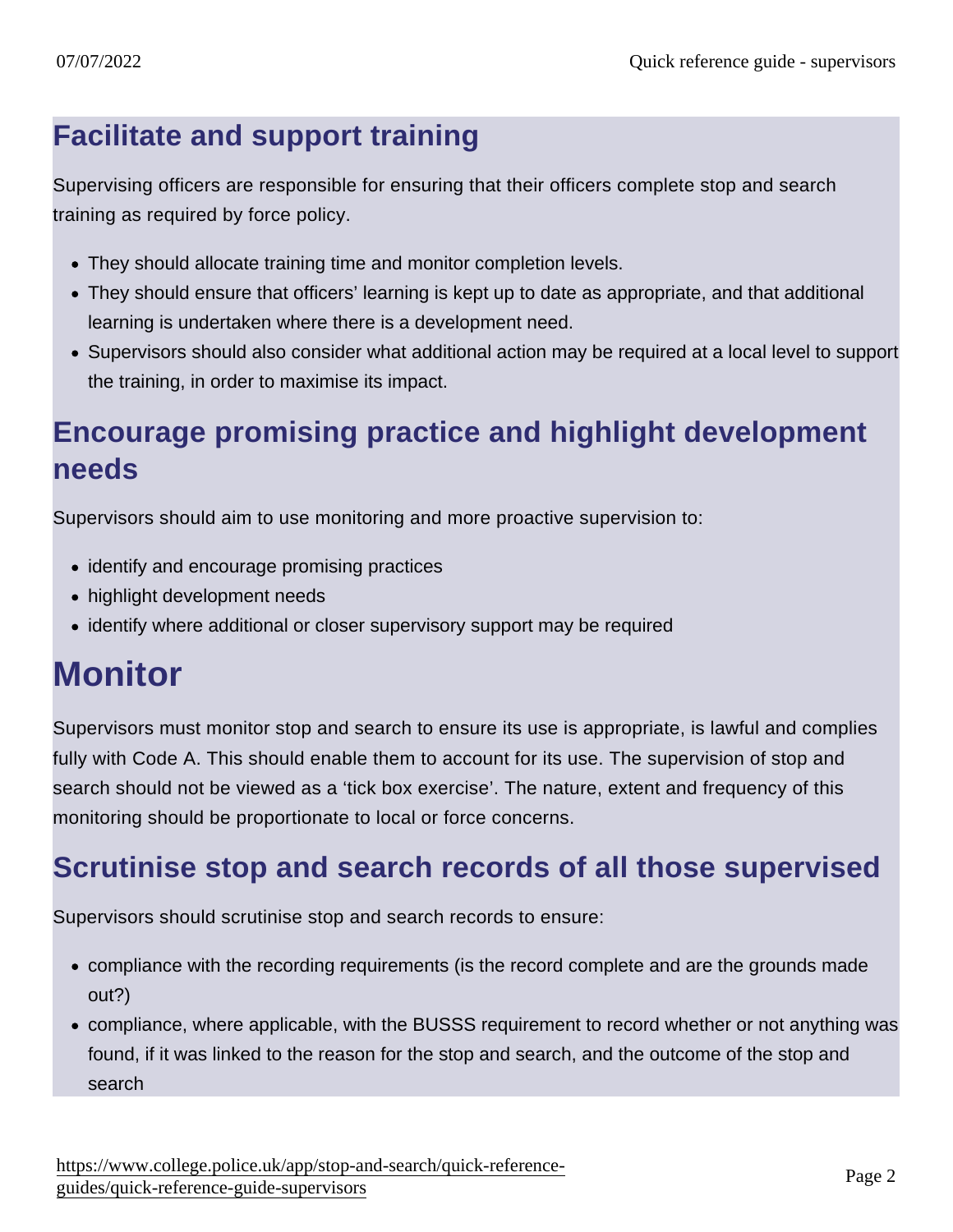- accurate transfer of the record onto the relevant force data system
- that the written grounds are sufficiently detailed and reasonable (forces may require supervisors to check every stop and search form)
- compliance with Code A and other procedural requirements (for example, gender of search officer, appropriate referrals and safeguarding notifications being made for children and young people)
- consideration is given to whether there is any evidence that powers may have been used on the basis of stereotyped images or inappropriate generalisations

#### Analyse team and officer-level data

Supervisors should examine team- and officer-level data to understand trends and patterns in stop and search use, for example:

- the number of repeat (unsuccessful) searches of the same person
- the proportion of searches resulting in an arrest or other criminal justice outcome
- the proportion of searches based on information and intelligence, focused on force or local priorities, targeted towards active prolific offenders and/or carried out in recognised crime hot spots

#### Be proact ive

Options for more proactive supervision that supervisors should consider include:

- reviewing body-worn video (BWV) footage of stop and search encounters (where available)
- directly observing stop and search encounters while on patrol
- listening into stop and search encounters over the radio
- debriefing stop and search encounters in person with individual officers while reviewing the stop and search record
- exploring complaints, or any other evidence of dissatisfaction, related to stop and search
- keeping their own records of search exposing intimate parts of the body (EIP) consultations  $$ who, when and what the outcome of the consultation was (reasons and whether EIP search went ahead) – so that these can be cross-referenced to officer records

### Respond